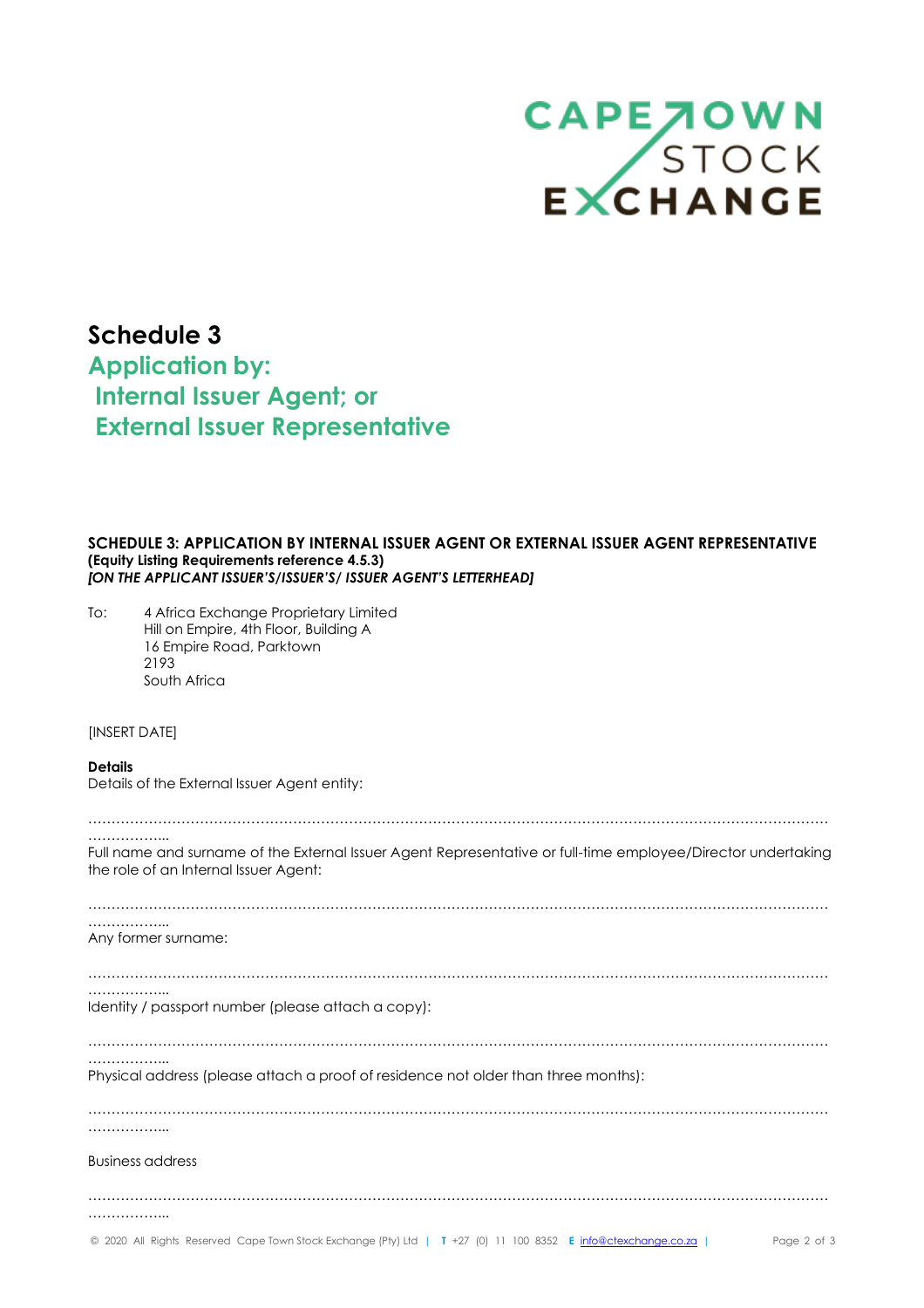| Telephone number (business):                                                                                                 |
|------------------------------------------------------------------------------------------------------------------------------|
|                                                                                                                              |
|                                                                                                                              |
|                                                                                                                              |
|                                                                                                                              |
| Mobile number:                                                                                                               |
|                                                                                                                              |
|                                                                                                                              |
|                                                                                                                              |
| .                                                                                                                            |
|                                                                                                                              |
| E-mail address:                                                                                                              |
|                                                                                                                              |
|                                                                                                                              |
|                                                                                                                              |
|                                                                                                                              |
|                                                                                                                              |
| <b>Qualifications and experience</b>                                                                                         |
| Provide details of your qualifications and relevant experience or attach a detailed Curriculum Vitae                         |
| Qualifications:                                                                                                              |
|                                                                                                                              |
|                                                                                                                              |
|                                                                                                                              |
|                                                                                                                              |
|                                                                                                                              |
|                                                                                                                              |
|                                                                                                                              |
|                                                                                                                              |
|                                                                                                                              |
| Experience:                                                                                                                  |
|                                                                                                                              |
|                                                                                                                              |
|                                                                                                                              |
|                                                                                                                              |
|                                                                                                                              |
|                                                                                                                              |
|                                                                                                                              |
| Please attach hereto a letter from the relevant professional body confirming your qualification/s and                        |
|                                                                                                                              |
| confirmation that you are in good standing with the professional body, which letter should not be older than                 |
| one month from the date of this statement.                                                                                   |
|                                                                                                                              |
| Have you ever been disqualified by a court from acting as a Director, or from acting in the management or                    |
| conduct of the affairs of any company? If so, give full particulars.                                                         |
|                                                                                                                              |
|                                                                                                                              |
|                                                                                                                              |
|                                                                                                                              |
|                                                                                                                              |
|                                                                                                                              |
|                                                                                                                              |
|                                                                                                                              |
| Integrity                                                                                                                    |
| Have you ever been convicted of any offence in South Africa or elsewhere resulting from dishonesty, fraud,                   |
| theft, forgery, perjury, misrepresentation or embezzlement? If yes, provide details.                                         |
|                                                                                                                              |
|                                                                                                                              |
|                                                                                                                              |
|                                                                                                                              |
|                                                                                                                              |
|                                                                                                                              |
| .                                                                                                                            |
|                                                                                                                              |
|                                                                                                                              |
| Have you ever been censured or fined by a self-regulatory organisation, or recognised professional body? If                  |
| yes, provide details.                                                                                                        |
|                                                                                                                              |
|                                                                                                                              |
|                                                                                                                              |
|                                                                                                                              |
| © 2020 All Rights Reserved Cape Town Stock Exchange (Pty) Ltd   T +27 (0) 11 100 8352 E info@ctexchange.co.za<br>Page 3 of 3 |